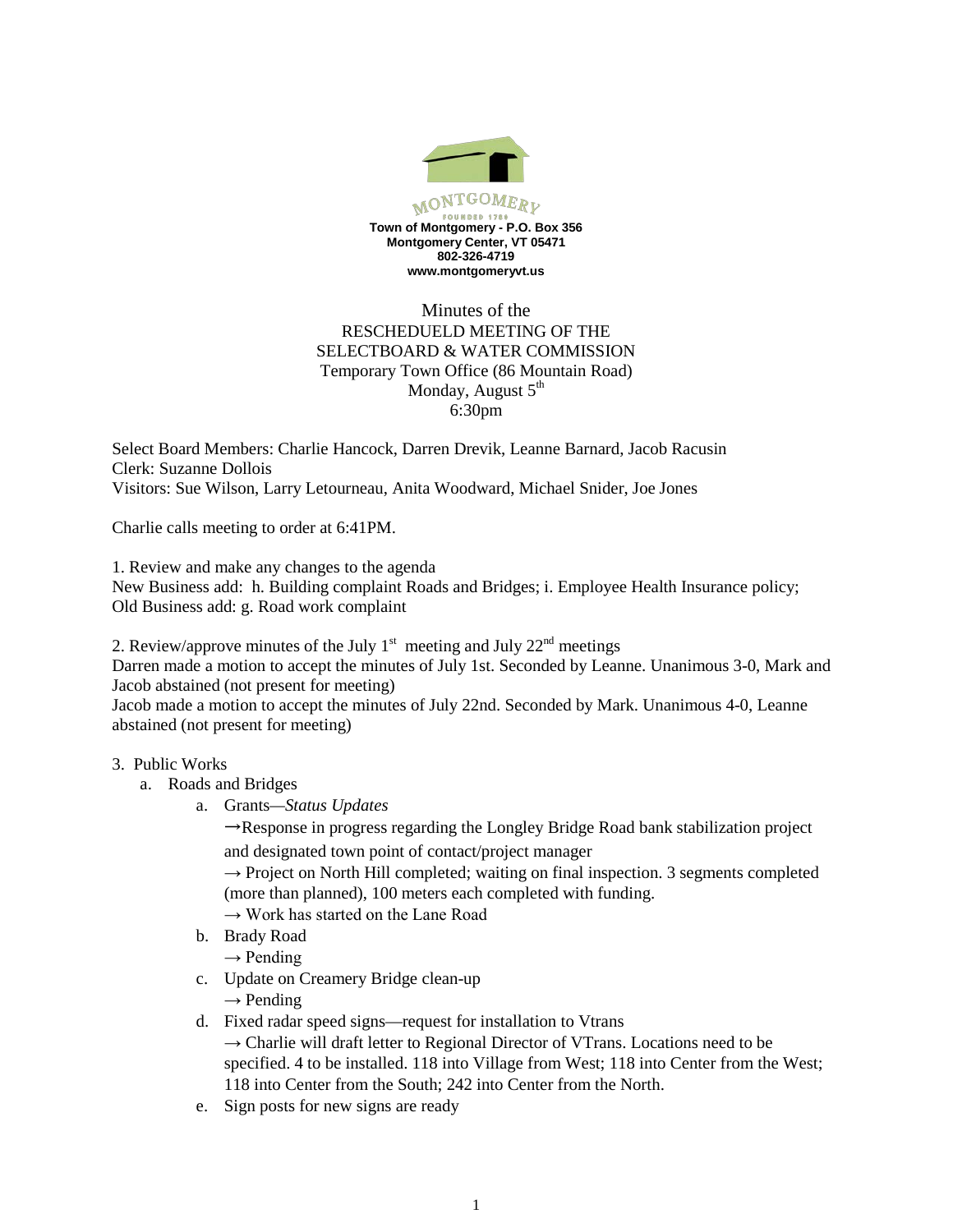- f. Fuller Bridge estimate pending to repair damages. Blow and Cote contracted for work.
- g. Complaints regarding brush work on West Hill and Creamery Bridge. Clearing should be done on a 3 year rotation, which many roads have not been done in 8 or more years. Concern about culverts and buildup. Discussion ensued. While not perfect, method is most cost effective. Scale of impact due to interval between now and last round of work. Will work with road crew to mitigate where possible, acknowledge potential for issue in ditches.
- b. Buildings and Grounds
	- a. Main Street Status/Repairs*—Status Update*

Jay Day will be in to do the tilework. Charlie was in with Jaime to do test holes in drywall; mold not exceedingly visibly apparent (though tests were limited in scale and location). Read address the building proposal with the new USPS Facilities Director.

- b. Grange Repairs from vehicular damage Ramp damages. Michael examined space, repairs needed. Contractor needed ASAP per pending state inspection re: ADA compliance and safety. Charlie will reach out to contractors.
- 4. Visitors

 $\rightarrow$  Joe: changes to Grand List. Three major changes to be approved.

Total reduction was \$80,200. Mark made a motion to accept the Errors and Omissions Certificate. Jacob seconded. Unanimous, 5-0.

 $\rightarrow$  Sue: wants to assure that the flags will come down right after Labor Day. Michael confirms.

 $\rightarrow$  Larry: proper cleaning needed for PSB public spaces.

 $\rightarrow$  Joe Sherman: described incident of his wife at the River Walk parking area, regarding an individual carrying a handgun responding to supposed incident on Hill West. Discussion ensued regarding individuals responding to local incidents, and concern of potentially violent response. Charlies noted that according to VSP and FCS there are not have been no police reports filed re: incidents in Montgomery, and concern that the alternative response has been self-assigned vigilantism. Charlie refers conversation to item 7.b.

### 5. Water Commission Issues

- 6. Old Business
	- a. Grant Updates
		- i. Electric Vehicle Charging Station Grant (VEC)—Pending Grant Agreement
		- ii. USDA Community Facilities Direct Loan and Grant Program—Pending
		- *iii. Other*

### b. Update on Montgomery Thrives Committees

i. Northern Borders Regional Commission Economic Infrastructure Grant via Wastewater committee—not received. Wastewater committee did receive a Dept of Environmental Wastewater Planning Grant for \$35,000. Put out an RFQ for design plan. Second Grant in process.

Broadband and Streetscape surveys are pending. Broadband committee has spoken with State Radio Service Commission, particularly in regard to fire dept.

ii. Community Planning Grant for Streetscape pending.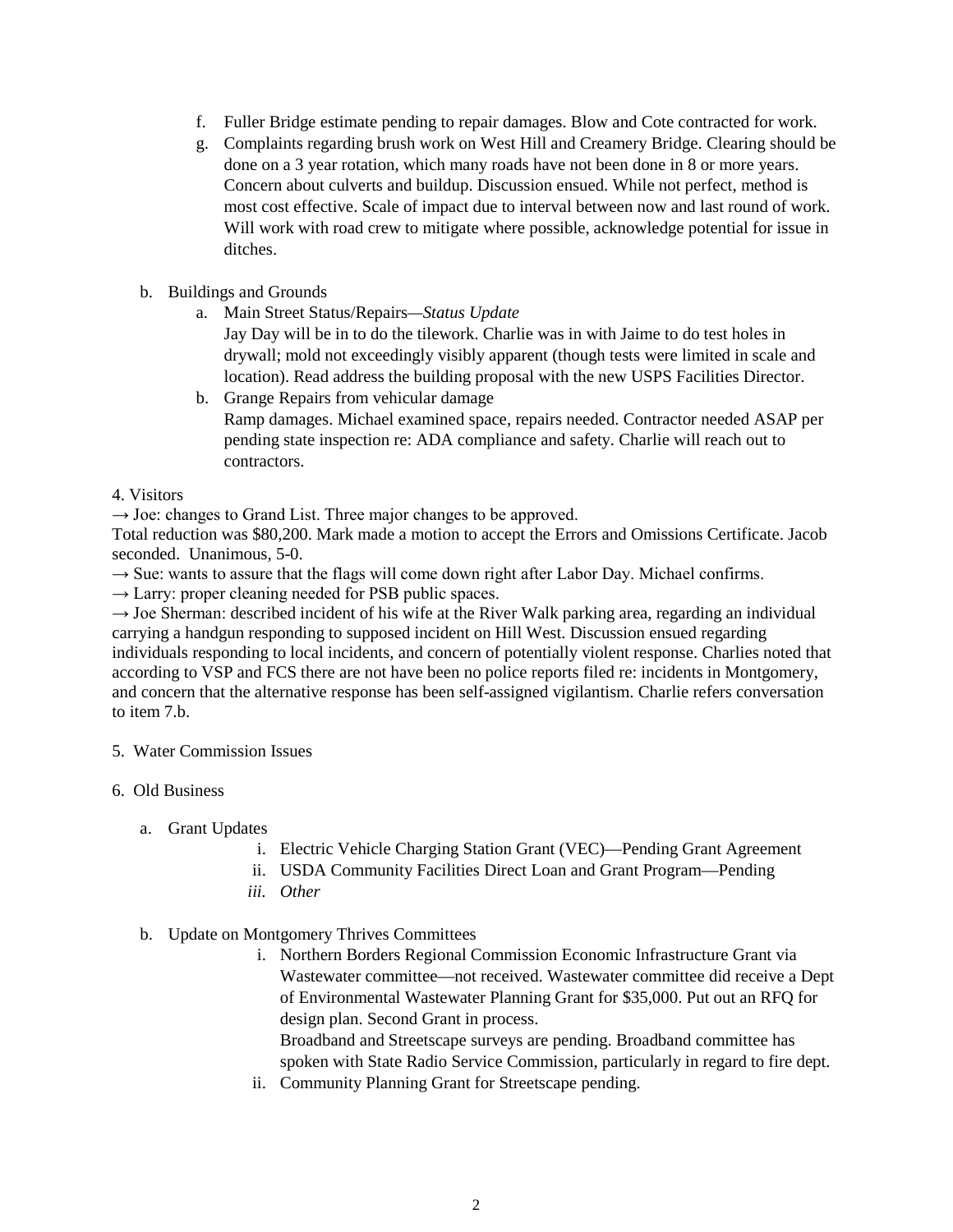c. Welcome to Montgomery Signs (*update*)

→Locations to be finalized in the next couple weeks. Landowner permissions need to be confirmed. Michael, Mark, and Charlie will review sites.

d. Demar Road boundary line adjustment  $\rightarrow$ Window passed for petition. Documents being finalized. Signatures pending.

## 7. New Business

- a. Grand List Errors and Omissions (*review and board approval*), handled under visitors
- b. Franklin County Sheriff discussion (*review of conversation*, *opportunities*) →Charlie met with Lt John Griougure (*spelling?*). Discussion around potential contract with FCSD crafted to address specific community needs, specific attention to enforcing parking ordinance on Rt. 58, and issues around activity/break-ins, etc. in Hill West/West Hill area. Prospective actions to address problem areas could be randomized drive-bys to those areas for designated duration. Response prospective to parking situation on Route 58 include ticketing by Brent and County Sheriffs Dept to enforce ordinance, which are validated through Judicial Bureau (ticket book delivery pending). Board expressed general support for occasional Sheriff presence to Town, also cognoscent of communities history. Charlie will follow up with FCSD on more detailed contract provisions.
	- c. Judicial Bureau ticket books re: Ordinance Enforcement (*status*)  $\rightarrow$ Should arrive this week. See above notations.
	- d. Local Option Tax (*introductory discussion, no planned board action*)

→Towns have the ability in statute to pass a 1% local option tax on 1) sales, 2) meal and alcohol, and/or 3) rooms. Discussion ensured around potential means for generating additional revenue without raising the municipal tax rate. Given the recent boost in independent rentals via Air BNB, VRBO, etc.; rooms tax could be municipally adopted that would not affect residents, but would be a 1% tax on lodging businesses (sensitive to existing 9% tax and impacts to local lodging establishments). Darren asked the local room rental businesses regarding prospective 1% tax increase on visitors, but now the rate on rooms would be higher than competitive towns Inns and B&Bs, which would penalize existing businesses. Could install an ordinance that requires AirBNB, VRBO, etc. to register and obtain local license, ensuring receipt of 1% tax. Carry over, no immediate action planned.

e. Sister City Program

 $\rightarrow$ Darren received email from the Town of Montgomery, Wales. They have passed Sister Cities ordinance, are seeing if we would be interested in being a Sister City. Letter to be received shortly.

f. Sale of Ambulance (*process review, no board action planned*)  $\rightarrow$ Value currently undetermined. Sale of municipal property requires process. To be determined pending further review. Known buyer interested. Carry over.